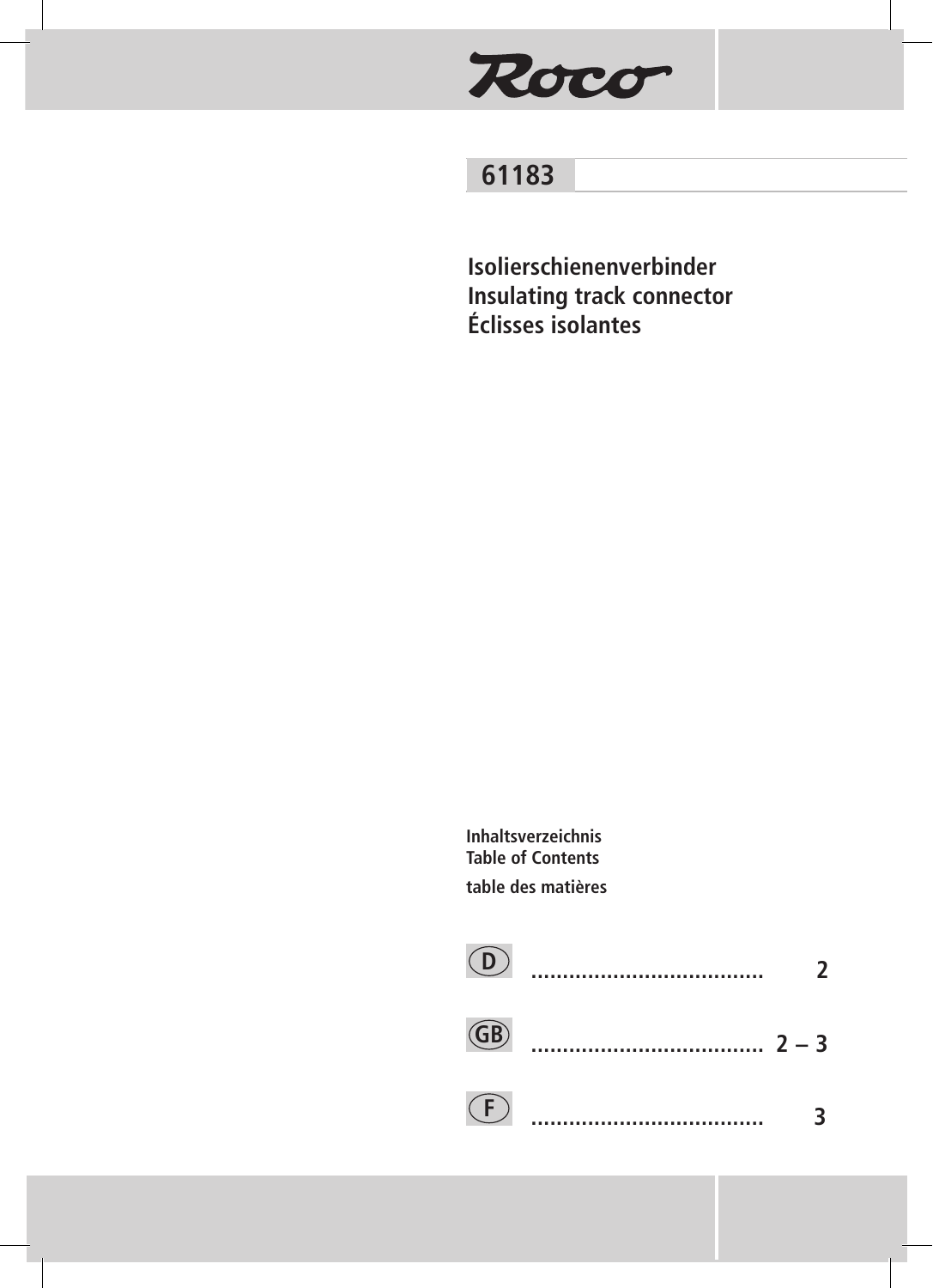

#### **Isolierschienenverbinder**

Zur Trennung der Stromkreise können an den Schienenenden Isolierverbinder eingesetzt werden.





**Zum Entfernen der Schienenlasche den Abziehfinger des Abziehwerkzeuges unmittelbar hinter der Schienenlasche ansetzen und in Pfeilrichtung abziehen ...** 

#### **Schneidelehre**

Das Abziehwerkzeug ist zusätzlich mit einer Schneidelehre ausgestattet, mit dem einzelne Schienen auf eine gewünschte Länge gekürzt werden können. Das Abziehwerkzeug wird dazu entsprechend auf die Schiene aufgelegt (Fig. 3) und mit der in den Führungsschlitz eingelegten ROCO- Säge (Art. 10900) abgesägt. Das Werkzeug garantiert einen exakten rechtwinkeligen Schnitt ohne eine Beschädigung der Schienen.





#### **Insulating track connector**

Insulating connectors can be used at the end of tracks, in order to the separate power circuits.



**... Then place the insulating track connector into the depression in front of the end of the track and push it onto the track.** 



**Place the stripping finger bar immediately behind the steel cover of the track and strip it off in the direction of the arrow,to remove the steel cover...**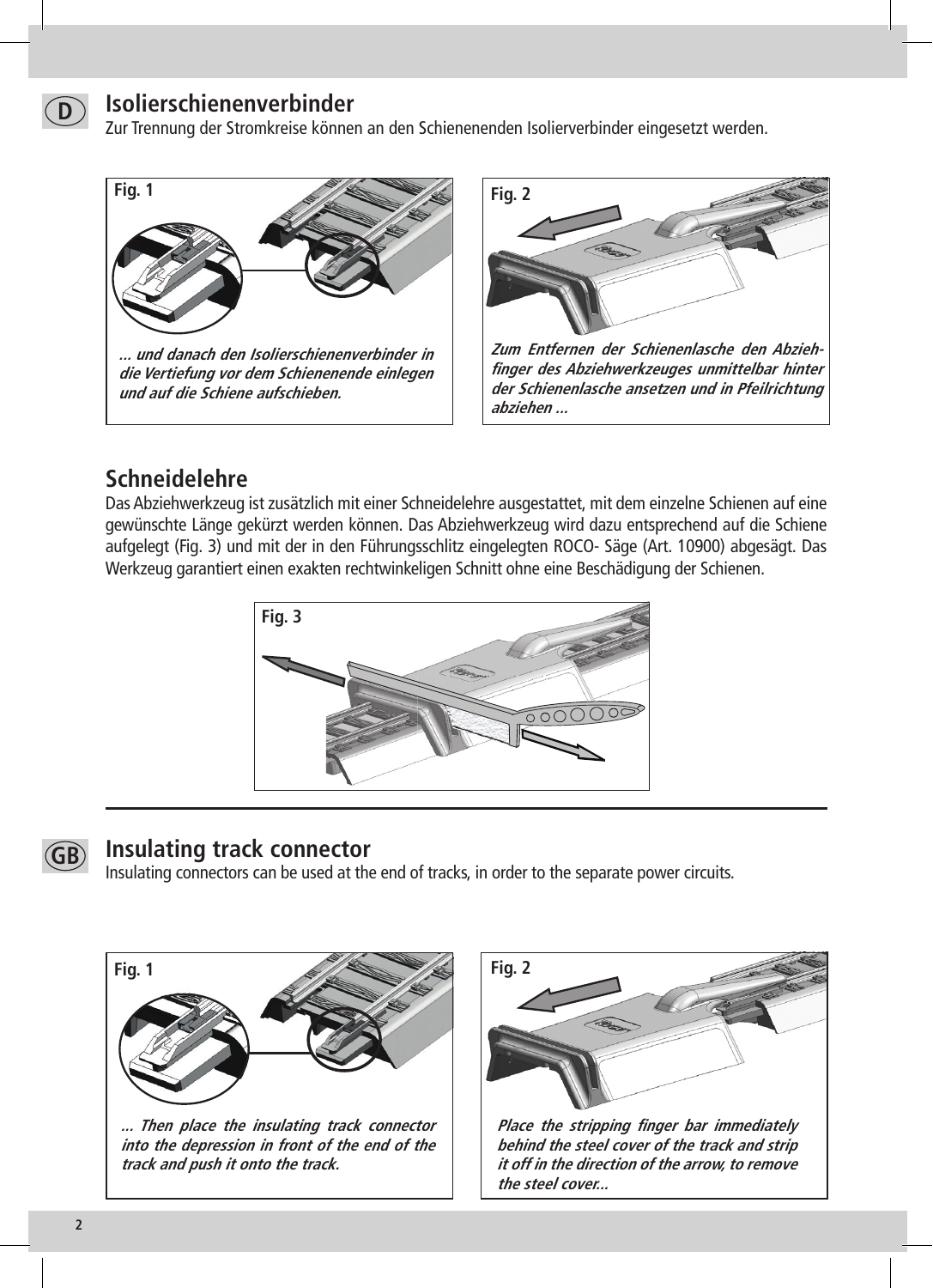**Cutting gauge**

The stripping tool is additionally equipped with a cutting gauge, with which the individual tracks can be shortened to the required length. To do this, the stripping tool is placed in the appropriate place on the track (Fig. 3) and the relevant part is sawn off with a ROCO saw (Art. 10900) placed in the guide groove. The tool guarantees an exactly right-angled cut without damage to the tracks.

 $\boldsymbol{R}$ or $\boldsymbol{\sigma}$ 



## **Éclisses isolantes**

Les éclisses isolantes sont recommandées pour séparer les différentes sections de courant »traction« d'un réseau miniature.





### **Gabarit de coupe**

L'outil universel de montage dispose d'une fonction «gabarit de coupe» qui permet de couper différents éléments de voie pour les adapter aux besoins individuels. À ces fins, l'outil se positionne sur l'élément de voie à l'endroit voulu (voir fig. 3). Insérer ensuite la scie universelle ROCO (réf. 10900) dans la fente guide et couper la voie. Par sa conception, l'outil universel garantit une coupe exacte à 90° et évite ainsi d'endommager les profilés.